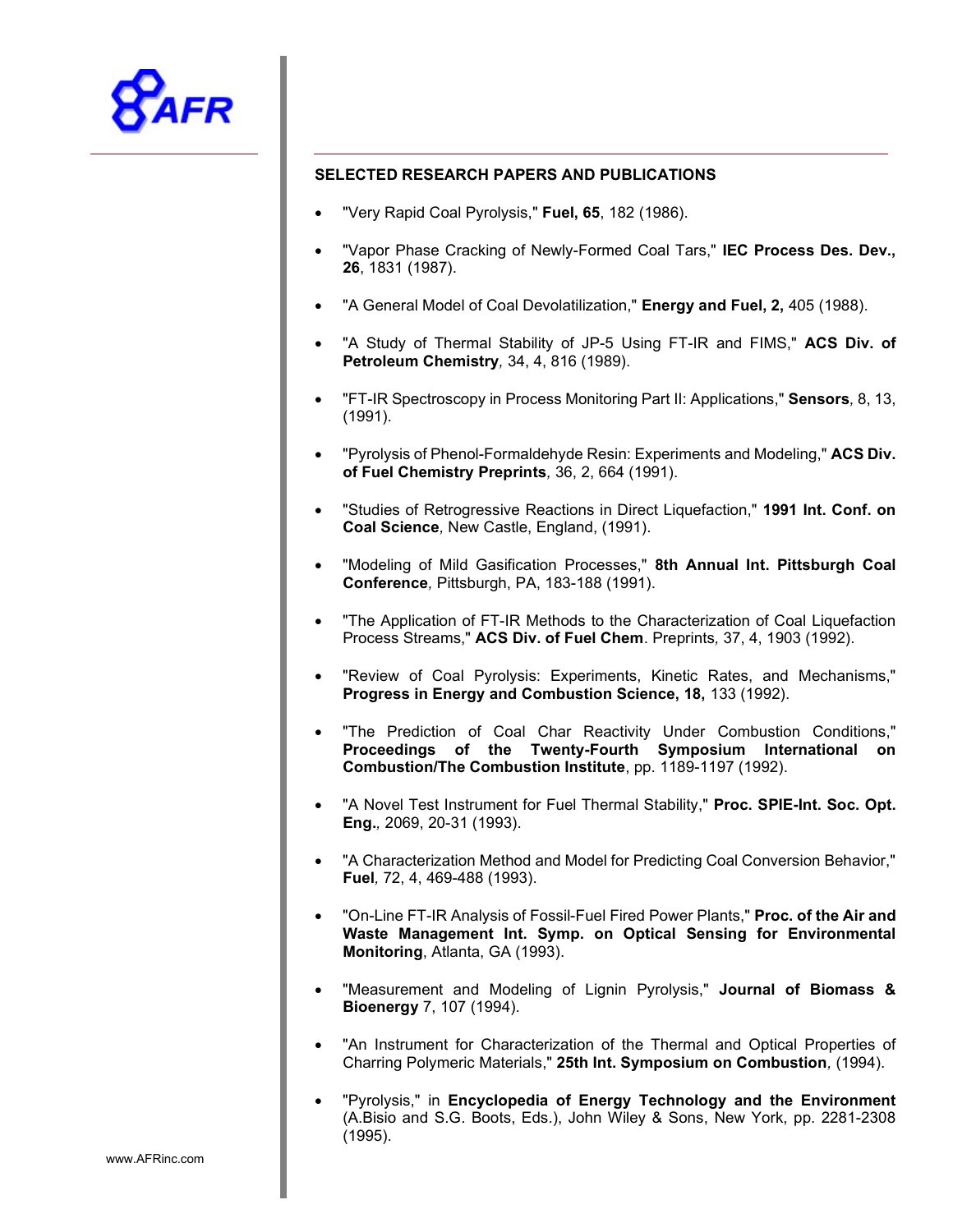

- "Reprocessing of Used Tires into Activated Carbon and Other Products," Industrial & Engineering Chemistry Research, 34, 3102-3111 (1995).
- "A Coal Fired Heat Exchanger for an Externally Fired Gas Turbine," ASME Transactions of the Journal of Eng. for Gas Turbine & Power, 118, (1996).
- "Mercury SO2 and NO Removal from Flue Gas by Adsorption on Activated Carbons," Proc. Twenty-Third Biennial Conference on Carbon, The Pennsylvania State University, II, 130-131 (1997, July 13-18).
- "Modeling of Biomass Pyrolysis Kinetics," Twenty-Seventh Symposium (International) on Combustion /The Combustion Institute, pp. 1327-1334 (1998).
- "Pyrolysis Kinetics of the Waste-Tire Constituents: Extender Oil, Natural Rubber, and Styrene-Butadiene Rubber," ACS Div. of Fuel Chem. Preprints, 43(1), 185- 191 (1998).
- "Sensor for Performance Monitoring of Advanced Gas Turbines," SPIE Conference on Advanced Sensors, Process Industries and the Environment, Boston, MA, (November 1998).
- "Microporous Carbon Adsorbents for Hydrogen Storage," International Journal of the Society of Material Eng. for Resources, 7, 253-266 (1999)
- "Pyrolysis processing of mixed solid waste streams," ACS Div. of Fuel Chem. Prepr., 45 (3), 466–474, 2000.
- "A Prototype Pyrolyzer for Solid Waste Resource Recovery in Space," SAE 2001-01-2349, presented at the 31st International Conference on Environmental Systems, July 9-12, 2001, Orlando, Florida).
- "Pyrolysis-Based Processing of Diesel Fuel," ACS Division of Fuel Chemistry Preprints, 46(2), 481 (2001).
- "Simultaneous Short and Long Wavelength Infrared Pyrometer Measurements in a Heavy-Duty Gas Turbine," Transactions of the ASME, 528, Vol 124 (July 2002).
- "Biomass Pyrolysis for Distributed Energy Generation," ACS Division of Fuel Chemistry Preprints, 48(2), 584 (2003).
- "Pyrolysis of Miscanthus Giganteus and wood pellets: TG-FTIR analysis and reaction kinetics," Fuel, 82, 1139-1147 (2003).
- "Carbon Black Derived from Waste Tire Pyrolysis Oil," Proc. Carbon 2004 Conf., Brown University, Providence, RI (July 11-15, 2004).
- "Methodology for identification and classification of biomass pyrolysis behavior," Proc. 39th Int. Conf. on Environmental Systems (ICES), Savannah, Georgia, July 12–16, 2009, SAE technical paper No. 2009-01-2384, SAE International, 2009.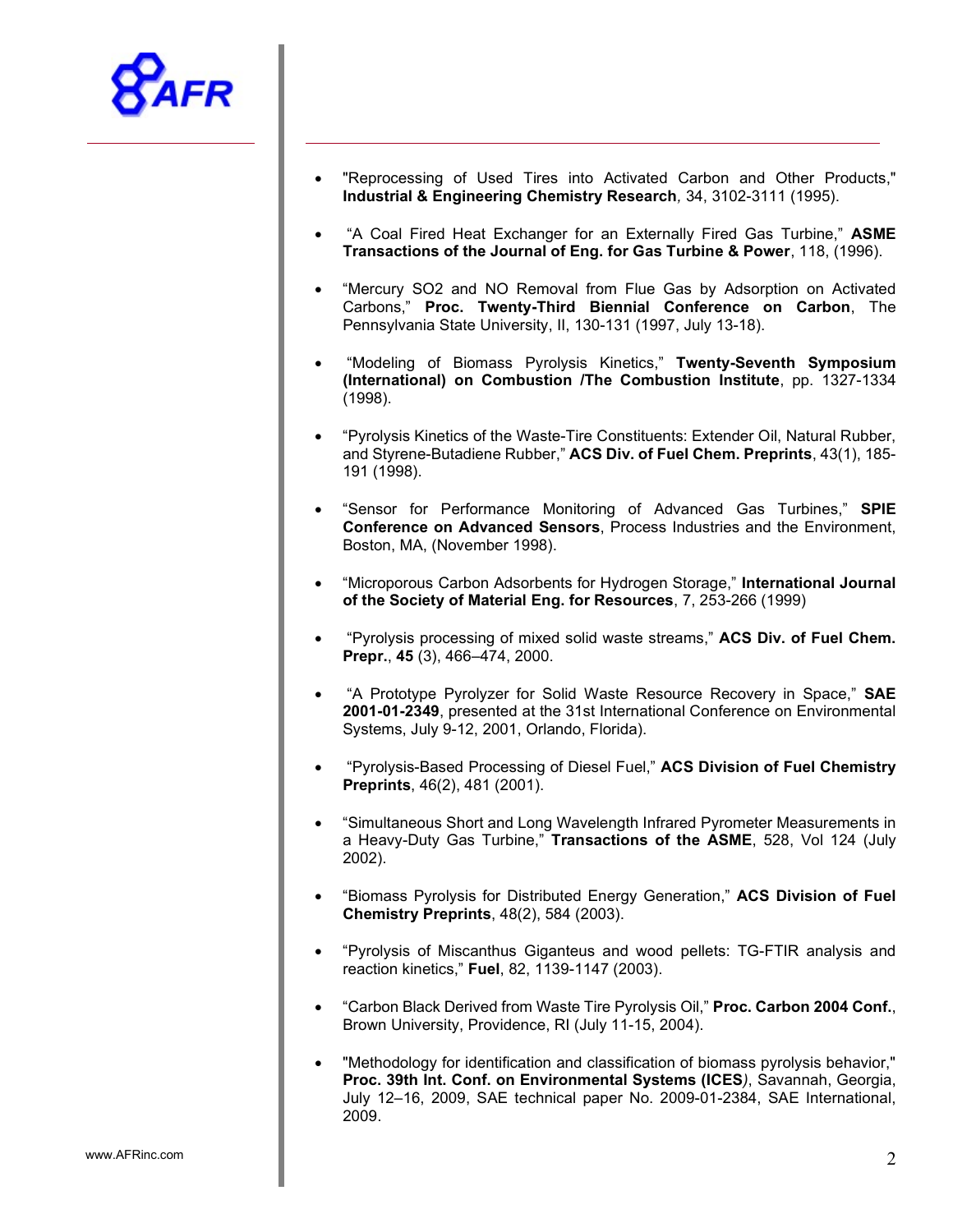

- Wójtowicz, M. A. and Serio, M. A., "Pyrolysis modeling with enhanced predictive capabilities;" Proc. 44th Coal Science Conference, The Japan Institute of Energy, ix–x, Akita, Japan, 11–12 October, 2007.
- De Jong, W., Di Nola, G., Venneker, B. C. H., Spliethoff, H., and Wójtowicz, M. A., "TG-FTIR pyrolysis of coal and secondary biomass fuels: determination of pyrolysis kinetic parameters for main species and  $NO<sub>x</sub>$  precursors," Fuel 86 (15), 2367–2376, 2007.
- Tsamba, A. J., Yang, W., Blasiak, W., and Wójtowicz, M. A., "Cashew nut shells pyrolysis: individual gas evolution rates and yields," Energy & Fuels 21 (4), 2357–2362, 2007.
- Wójtowicz, M. A., Florczak, E., and Serio, M. A., "Kinetics of carbon-dioxide activation of chars derived from waste tires," Proc. Carbon 2007 Conf., Seattle, Washington, July 15–20, 2007.
- Rubenstein, E. P., Wójtowicz, M. A., Florczak, E., Kroo, E., Gordon, J., Townsend, L. W., Wilkins, R., Gersey, B., and Atwell, W., "Structural and radiation shielding properties of non-parasitic, multi-functional microporous carbon for aerospace applications," Proc. 37th Int. Conf. on Environmental Systems (ICES), Chicago, Illinois, July 9-12, 2007, SAE technical paper No. ICES-2007-01-3111, SAE International, 2007.
- Wójtowicz, M. A., Florczak, E., Kroo, E., Kroo, T., Serio, M. A., and Dombrowski, K., "Mercury removal from coal-combustion flue gas using activated carbon derived from waste tires," ACS Div. of Fuel Chem. Prepr. 52 (1), 157–159, 2007.
- Serio, M., Kroo, E., Florczak, E., Wójtowicz, M., Wignarajah, K., Hogan, J., and Fisher, J., "Pyrolysis of mixed solid food, paper, and packaging wastes" Proc. 38th Int. Conf. on Environmental Systems (ICES), San Francisco, California, June 29 – July 2, 2008, SAE technical paper No. 2008-01-2050, SAE International, 2008.
- Serio, M. A. and Wójtowicz, M. A, "Methodology for identification and classification of biomass pyrolysis behavior," Proc. 39th Int. Conf. on Environmental Systems (ICES), Savannah, Georgia, July 12–16, 2009, SAE technical paper No. 2009-01-2384, SAE International, 2009.
- Saddawi, A., Jones, J. M., Williams, A., and Wójtowicz, M. A., "Kinetics of the thermal decomposition of biomass," Energy & Fuels, 24 (2), 1274–1282, 2010.
- Serio, M. A., Cosgrove, J. E., Wójtowicz, M. A., Wignarajah, K., and Fisher, J., "A compact, efficient pyrolysis/oxidation system for solid waste," Proc. 40th Int. Conf. on Environmental Systems (ICES), Barcelona, Spain, July 11–15, 2010, technical paper No. AIAA-2010-6009, AIAA, 2010.
- Drukier, G. A., Rubenstein, E. R., Solomon, P. R., Wójtowicz, M. A., and Serio, M. A., "Low Cost, Pervasive Detection of Radiation Threats," Proc. 2011 Int. Conf. on Technologies for Homeland Security (HST '11), pp. 365-371, IEEE, 15-17 November, 2011, Waltham, Massachusetts.
- Zeppieri, S., Wójtowicz, M., Serio, M., Zaffaris, G., and Colket, M., "Iso-dodecane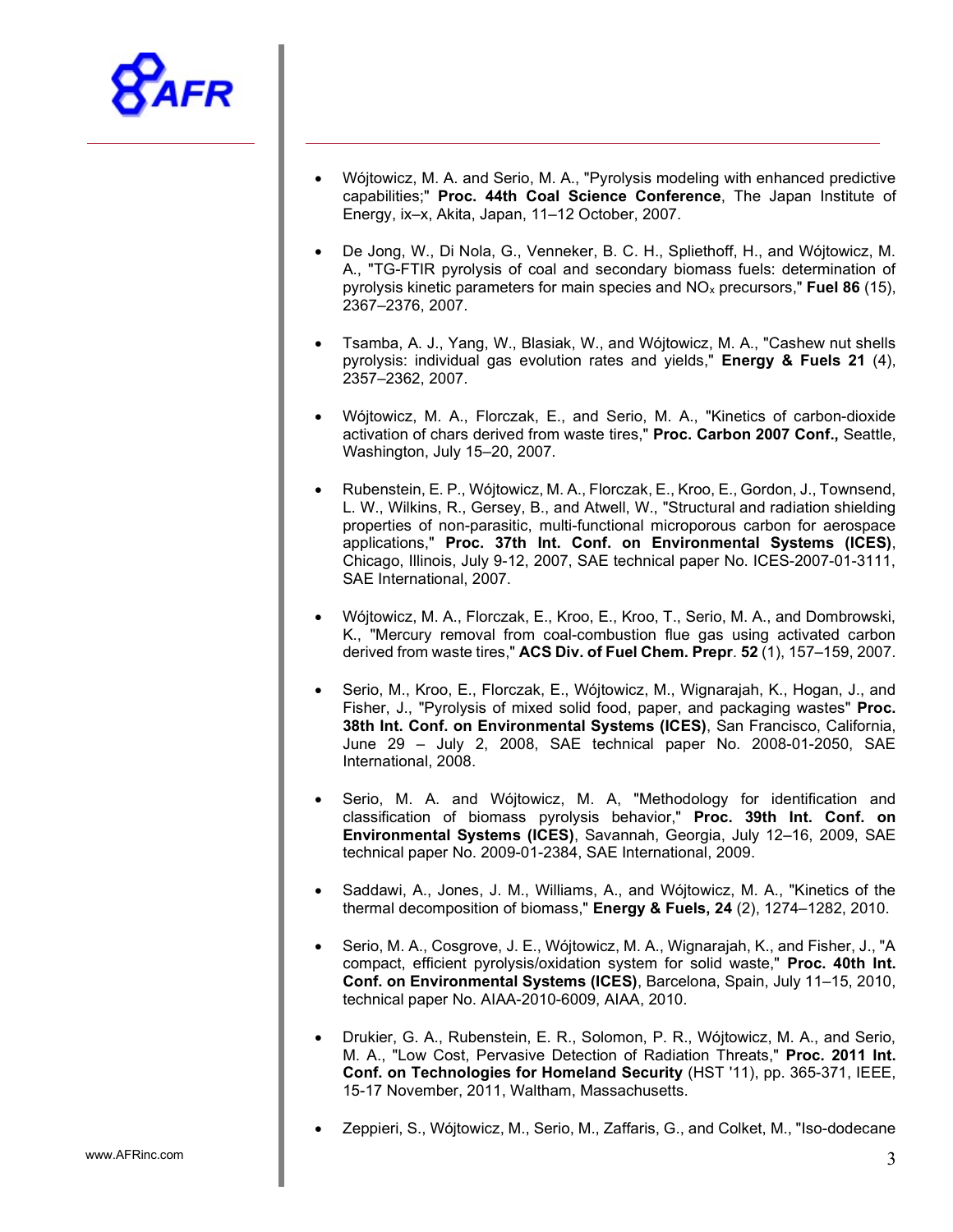

pyrolysis model development," Proc. 50th AIAA Aerospace Sciences Meeting, Nashville, Tennessee, 9-12 January, 2012; technical paper No. AIAA 2012-1277, AIAA, 2012.

- Serio, M. A., Cosgrove, J. E., Wójtowicz, M. A., Wignarajah, K. and Fisher, J., "Pyrolysis yields from microwave-assisted heating of solid wastes," Proc. 42nd Int. Conf. on Environmental Systems (ICES), San Diego, California, July 15- 19, technical paper No. AIAA-2012-3566, AIAA, 2012
- Serio, M. A., Cosgrove, J. E., Wójtowicz, M. A., Wignarajah, K. and Fisher, J., "A prototype microwave pyrolyzer for solid wastes," Proc. 43rd Int. Conf. on Environmental Systems (ICES), Vail, Colorado, July 14-18, technical paper No. AIAA-2013-3371, AIAA, 2013.
- Markham, J.A., Cosgrove, J., Scire, Jr. J., Haldeman, C., and Agoos, I., "Aircraft engine-mounted camera system for long wavelength infrared imaging of inservice thermal barrier coated turbine blade," Review of Scientific Instruments, 85, 124902, 2014.
- Serio, M. A., Cosgrove, J. E., Wójtowicz, M. A., Lee, J., Wignarajah, K., and Fisher, J., "Space applications of torrefaction processing," Proc. 45th International Conference on Environmental Systems (ICES), Bellevue, Washington, 12-16 July, 2015, technical paper No. ICES-2015-291, 2015.
- Wójtowicz, M. A., Cosgrove, J. E., Serio, M. A., and Wilburn, M. S., "Adsorption of ammonia on regenerable carbon sorbents," Proc. 45th International Conference on Environmental Systems (ICES), Bellevue, Washington, 12-16 July, 2015, technical paper No. ICES-2015-179, 2015.
- Wójtowicz, M. A., Cosgrove, J. E., Serio, M. A., and Wilburn, M. S., "Coadsorption of ammonia and formaldehyde on regenerable carbon sorbents for the Primary Life Support System (PLSS)," Proc. 46th International Conference on Environmental Systems (ICES), Vienna, Austria, 10-14 July, 2016, technical paper No. ICES-2016-345, 2016.
- Serio, M. A., Cosgrove, J. E., Wójtowicz, M. A., Stapleton, T. J., Nalette, T. A., Ewert, M. K., Lee, J., and Fisher, J., "Measurement and modeling of torrefaction processing for human solid waste management in space," Proc. 47th International Conference on Environmental Systems (ICES), Charleston, South Carolina, 16-20 July, 2017, technical paper No. ICES-2017-335, 2017.
- Wójtowicz, M. A., Cosgrove, J. E., Serio, M. A., Nalette, T., Guerrero, S. V., Papale, W., and Wilburn, M. S., "Development of trace contaminant control prototypes for the Primary Life Support System (PLSS)," Proc. 47th International Conference on Environmental Systems (ICES), Charleston, South Carolina, 16-20 July, 2017, technical paper No. ICES-2017-270, 2017.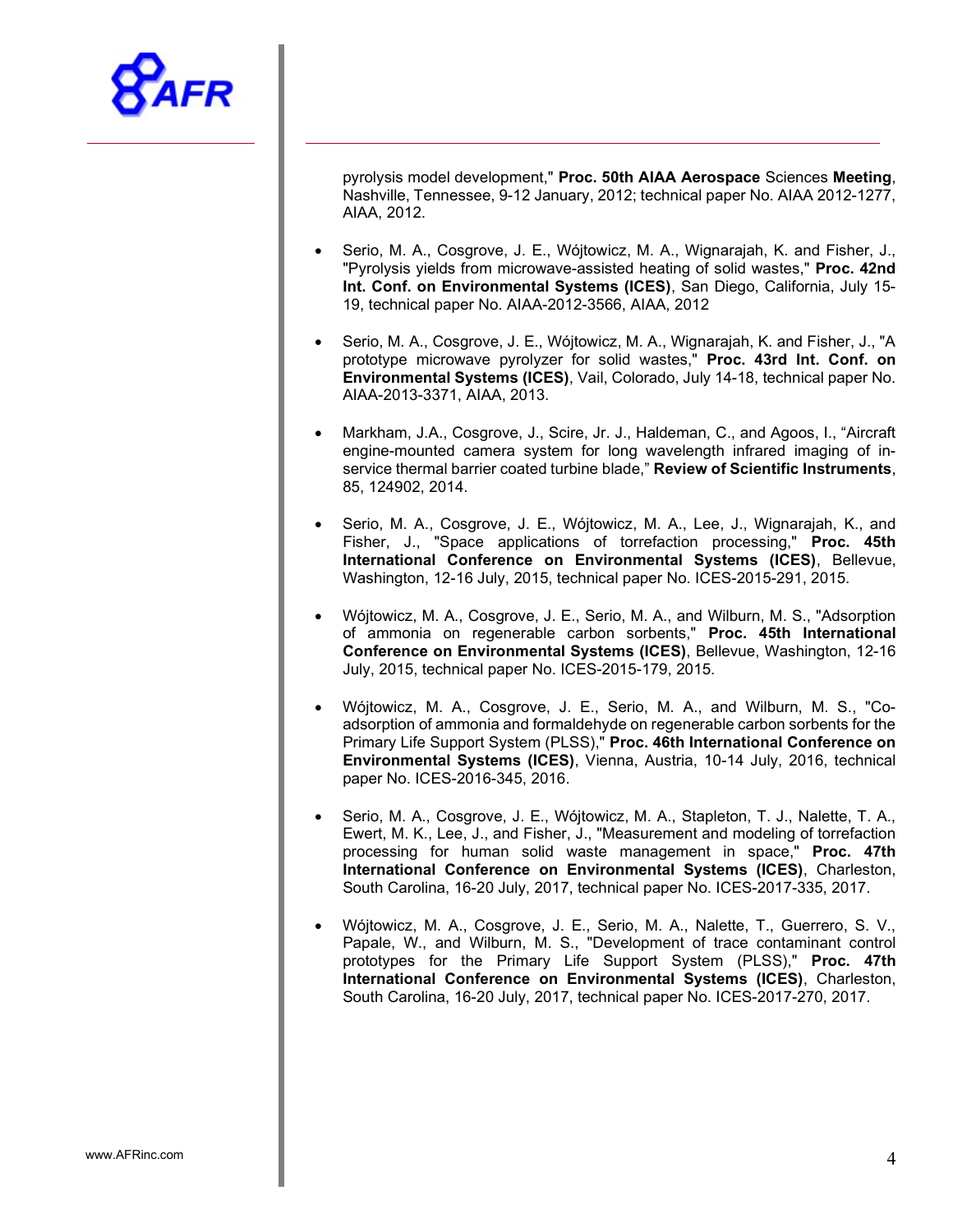

- Drukier, G. A., Rubenstein, E. R., Solomon, P. R., Wójtowicz, M. A., and Serio, M. A., "Low Cost, Pervasive Detection of Radiation Threats," Proc. 2011 Int. Conf. on Technologies for Homeland Security (HST '11), pp. 365-371, IEEE, 15-17 November, 2011, Waltham, Massachusetts.
- Zeppieri, S. P., Zaffaris, G. S., Colket, M. B., III, Wójtowicz, M. A., and Serio, M. A., "Iso-dodecane pyrolysis model development," Proc. 50th AIAA Aerospace Sciences Meeting, pp. 18806-18814, Nashville, Tennessee, 9-12 January, 2012; technical paper No. AIAA 2012-1277, AIAA, 2012.
- Serio, M. A., Cosgrove, J. E., Wójtowicz, M. A., Wignarajah, K. and Fisher, J., "Methane production from pyrolysis of mixed solid wastes," Proc. 42nd Int. Conf. on Environmental Systems (ICES), San Diego, California, July 15-19, technical paper No. AIAA-2012-3567, AIAA, 2012.
- Serio, M. A., Cosgrove, J. E., Wójtowicz, M. A., Wignarajah, K. and Fisher, J., "Pyrolysis yields from microwave-assisted heating of solid wastes," Proc. 42nd Int. Conf. on Environmental Systems (ICES), San Diego, California, July 15-19, technical paper No. AIAA-2012-3566, AIAA, 2012.
- Wójtowicz, M. A., Cosgrove, J. E., Serio, M. A., and Jennings, M. A., "Reversible ammonia sorption on carbon for the Primary Life Support System (PLSS)," Proc. 42nd Int. Conf. on Environmental Systems (ICES), San Diego, California, July 15- 19, technical paper No. AIAA-2012-3437, AIAA, 2012.
- Serio, M. A., Cosgrove, J. E., Wójtowicz, M. A., Lee, J., Wignarajah, K., and Fisher, J., "Torrefaction processing of spacecraft solid wastes," Proc. 44th International Conference on Environmental Systems (ICES), Tucson, Arizona, 13-17 July 2014, technical paper No. ICES-2014-211, AIAA, 2014.
- Serio, M. A., Cosgrove, J. E., Wójtowicz, M. A., Lee, J., and Fisher, J., "Use of pyrolysis processing for trash to supply gas (TtSG)," Proc. 44th International Conference on Environmental Systems (ICES), Tucson, Arizona, 13-17 July 2014, technical paper No. ICES-2014-226, AIAA, 2014.
- Wójtowicz, M. A., Cosgrove, J. E., Serio, M. A., Manthina, V. Singh, P., and Chullen, C., "Carbon-based regenerable sorbents for the combined carbon dioxide and ammonia removal for the Primary Life Support System (PLSS)," Proc. 44th International Conference on Environmental Systems (ICES), Tucson, Arizona, 13-17 July 2014, technical paper No. ICES-2014-241, AIAA, 2014.
- Serio, M. A., Cosgrove, J. E., Wójtowicz, M. A., Stapleton, T. J., Nalette, T. A., Ewert, M. K., Lee, J., and Fisher, J., "Torrefaction processing for human solid waste management," Proc. 46th International Conference on Environmental Systems (ICES), Vienna, Austria, 10-14 July, 2016, technical paper No. ICES-2016-341, 2016.
- Mason, P. E., Jones, J. M., Darvell, L. I., Williams, A., and Wójtowicz, M. A., "Studies on the effects of feedstock particle size in biomass torrefaction processes," International Bioenergy Conference 2017, Manchester, UK, March 22-23, 2017.
- Wójtowicz, M. A., Cosgrove, J. E., Serio, M. A., Nalette, T., Guerrero, S. V.,